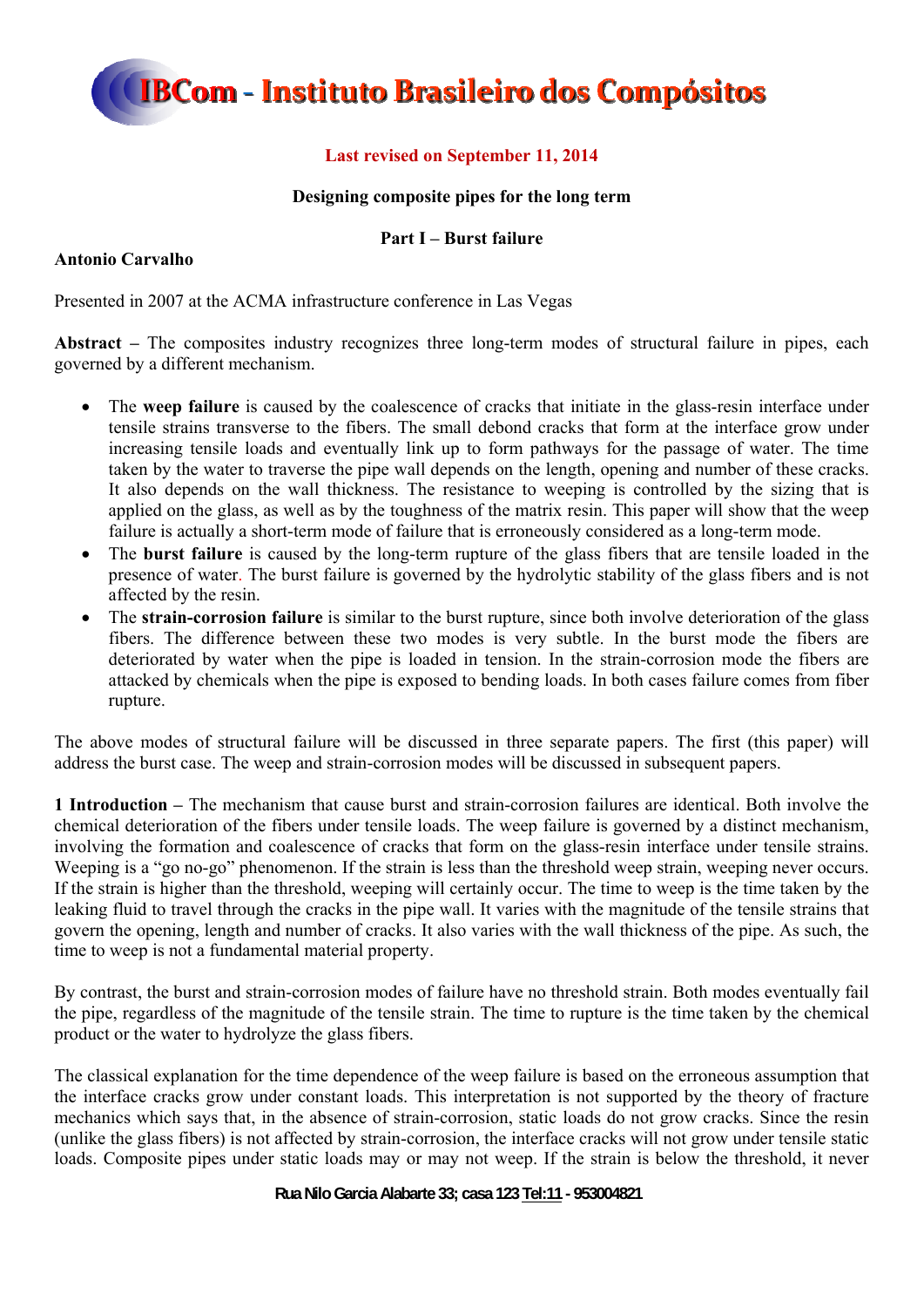does. If above the threshold the weep time is nothing more than a measure of time for the water to travel the cracks in the wall. The weep time is not a fundamental material property and as such should not be used in designing pipes. The classical concept of the HDB and the test method described in the ASTM D2992 protocol are not relevant to the technology of composites.

The classical ideas assume the deterioration of the resin under static loads and accept the validity of the HDB. According to these ideas the weep failure is a form of long-term failure that depends on time. The question may then arise to the classical engineers as to which failure occurs first, weeping or rupture. This is a meaningless question, since the weep failure is not time dependent. The answer to this meaningless question is like follows:

*If the operating strain is higher than the threshold, the travel time for the water is short and weeping occurs before burst. On the other hand, if the operating strain is below the threshold, the pipe will never weep and the long-term failure will be by burst. This paper addresses burst failures under the assumption that the pipes do not weep. This condition is fulfilled if the operating strain is less than the threshold weep strain.* 

The strain-corrosion mode of failure is similar to the burst mode. The similarity is in the fiber rupture by chemical attack. The difference is in the chemical that causes the attack, water in the case of burst, and sulfuric acid in the case of strain-corrosion. Another difference is that burst is caused by tensile loads, while straincorrosion is caused by bending loads.

The Hydrostatic Design basis, or HDB, is universally used to design composite pipes against weep failure. The concept of the HDB is so entrenched in the commercial standards and in the minds of the practicing engineers that perhaps it will be maintained in our new proposal. We will from time to time refer to the threshold strain as HDB, as if they were the same thing. In fact they are not the same thing, but both are used to the same purpose.

The strain-corrosion behavior is represented by an analog of the HDB that we will call Corrosion Design Basis, or CDB. The CDB measures the pipe's long-term resistance to rupture under bending loads while immersed in corrosive environments, specifically a 5% solution of sulfuric acid. The burst behavior is controlled by yet another long-term parameter, the Rupture Design Basis, or RDB. The RDB measures the long-term resistance of the glass fibers under tensile loads in the presence of water. The three papers in this trilogy will describe how to measure and use these three parameters.

The RDB – Rupture Design Basis – is not recognized in the current pipe standards. In fact, the long-term burst failure of composites pipes was not a concern for pipe designers until the publication of a paper by Mark Greenwood (ref 6) in 2001. We will make extensive use of Mark's data in this paper. Our discussion will show that the RDB – Rupture Design Basis – is a property of the glass fibers that should be measured and reported by the glass manufacturer.

*Note: It is customary in the composites pipe industry to refer to the short-term weep failure as "short-term burst". We should avoid such confusing nomenclature that mixes up the distinct weep and burst modes of failure. Weep is not the same as burst. The reader is advised to read the technical literature very judiciously.* 

The remainder of the discussions will be specific to burst failure. The weep and strain-corrosion failures are addressed in separate papers.

**2 Two hypotheses –** The analysis of the long-term burst failure is based on two hypotheses.

- 1. The operating strain is below the threshold weep strain. This excludes the possibility of weep failure.
- 2. Water is the only chemical capable of penetrating the laminate and causing long-term deterioration and rupture of the fibers.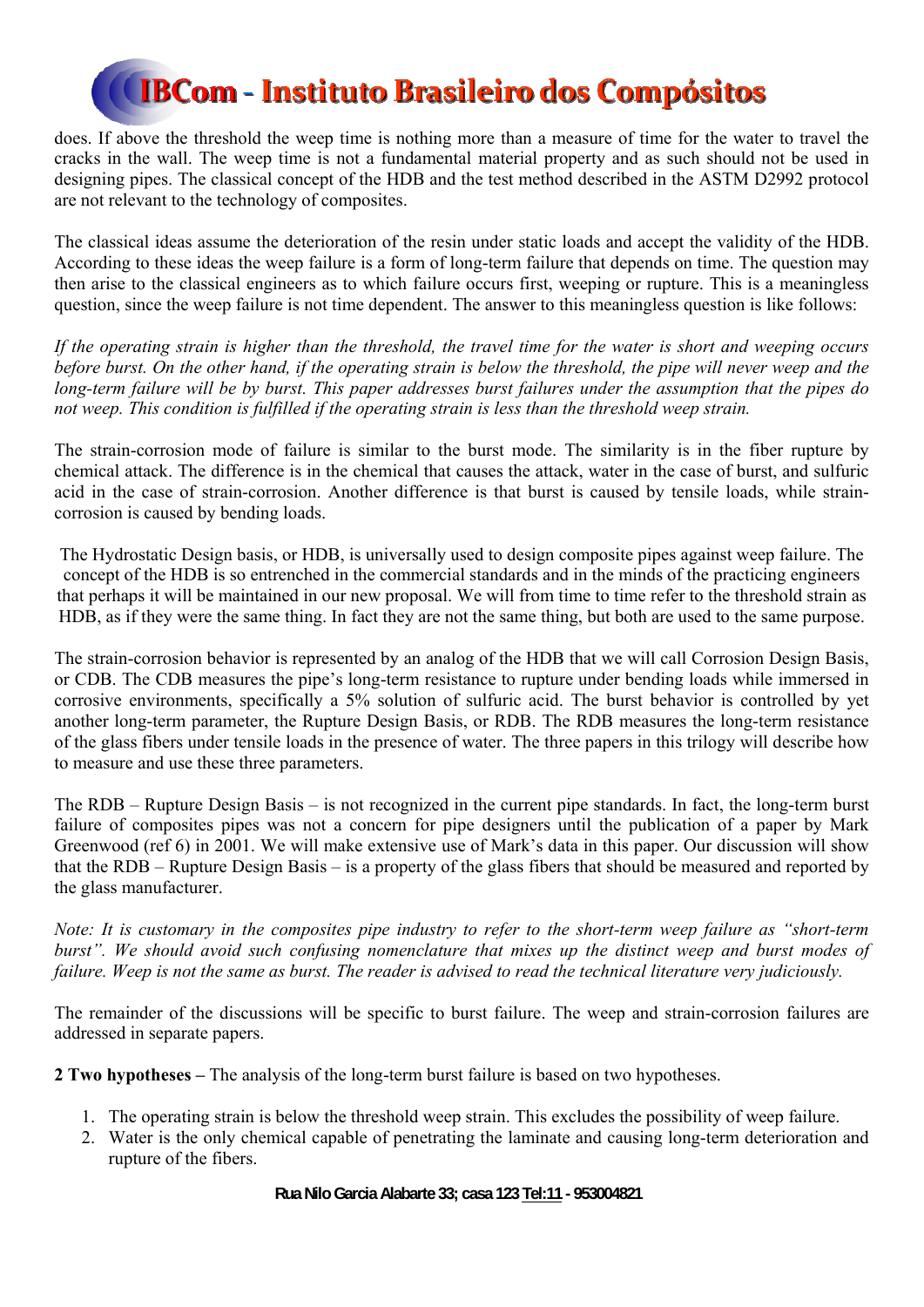

The first hypothesis excludes the weep failure and assures that the long-term failure is necessarily by rupture of the glass fibers. The resin would have no effect on such a failure. The long-term burst is controlled by the fibers. The second hypothesis excludes any corrosive chemical other than water as a cause of long-term burst failure.

The second hypothesis may sound absurd to those familiar with the use of composites in highly corrosive fluids. Experience shows that pipes carrying aggressive chemicals fail sooner than those carrying benign fluids like water. This seems to contradict the hypothesis that water is the only chemical causing long-term deterioration and affecting the structural life. This misconception comes from confusion between the concepts of service life and structural life. The service life is the time taken by chemical products to penetrate the corrosion barrier before they attack the fibers in the structural plies. The deterioration of the structural plies follows rapidly once the aggressive chemicals penetrate the corrosion barrier. What we have here is penetration of the corrosion barrier, followed by rapid destruction of the structural plies. The structural life in such cases is short, not much longer than the service life. However, if we replaced the deteriorated corrosion barrier by a new one every time it is penetrated, the structural fibers would not see accelerated corrosion and the structural life is defined by the water.

This paper will not address the service life and the durability of the corrosion barrier. The reader interested in this topic is referred to ref. 1.

*Note: The aggressive chemicals do not penetrate very deep into the laminate. Their effect is limited to the corrosion barrier. Water is the only molecule capable of penetrating the whole laminate and affecting the fibers in all plies. The chemical attack by species other than water is relevant in buried pipes that deflect under the soil load and are subjected to bending strains. The combination of bending strains and chemical attack leads to a strain-corrosion situation that is discussed in the part 3 of this trilogy.* 

**3 Static loading of bare fibers –** Bare fibers are those not embedded in a resin matrix. This section will address the rupture of bare glass fibers under static tensile loading. The mechanism of fiber failure under cyclic loading is dealt with in the next section.

From the study of fracture mechanics we learn that static loads do not grow cracks. Only cyclic loads are capable of growing cracks. However, fracture mechanics also tell us of a special mechanism for crack growth under static loads. This mechanism is known as strain-corrosion. It works like this. Under tensile strains the crack opens and facilitates the access of the corrosive agent to the crack tip. The corrosion process grows the crack under static loads. The combined effect of static strains and corrosion is known as strain-corrosion. It is the only process known that grows cracks under static loads.

*3.1 – Crack initiation.* The discussion that follows is based on the theory of fracture mechanics for brittle homogeneous materials. We begin with the statement that even perfectly smooth, pristine glass fibers develop small surface flaws in the presence of water or other corrosive environments. The number and size of these environmentally induced flaws are controlled by the chemical composition of the glass, the number of defects on the fiber surface and the chemical environment. The surface flaws grow into small cracks under the combined action of the environment and the residual tensile strains on the outer surface of the fiber. This suggests that perfectly smooth and crack free glass fibers do not exist in the real world since all fibers, no matter how initially perfect, will develop cracks from the combined action of the residual tensile surface strains and the attack by water. Figure 1 shows the environmentally induced surface cracks that develop on glass fibers that have been exposed to acids.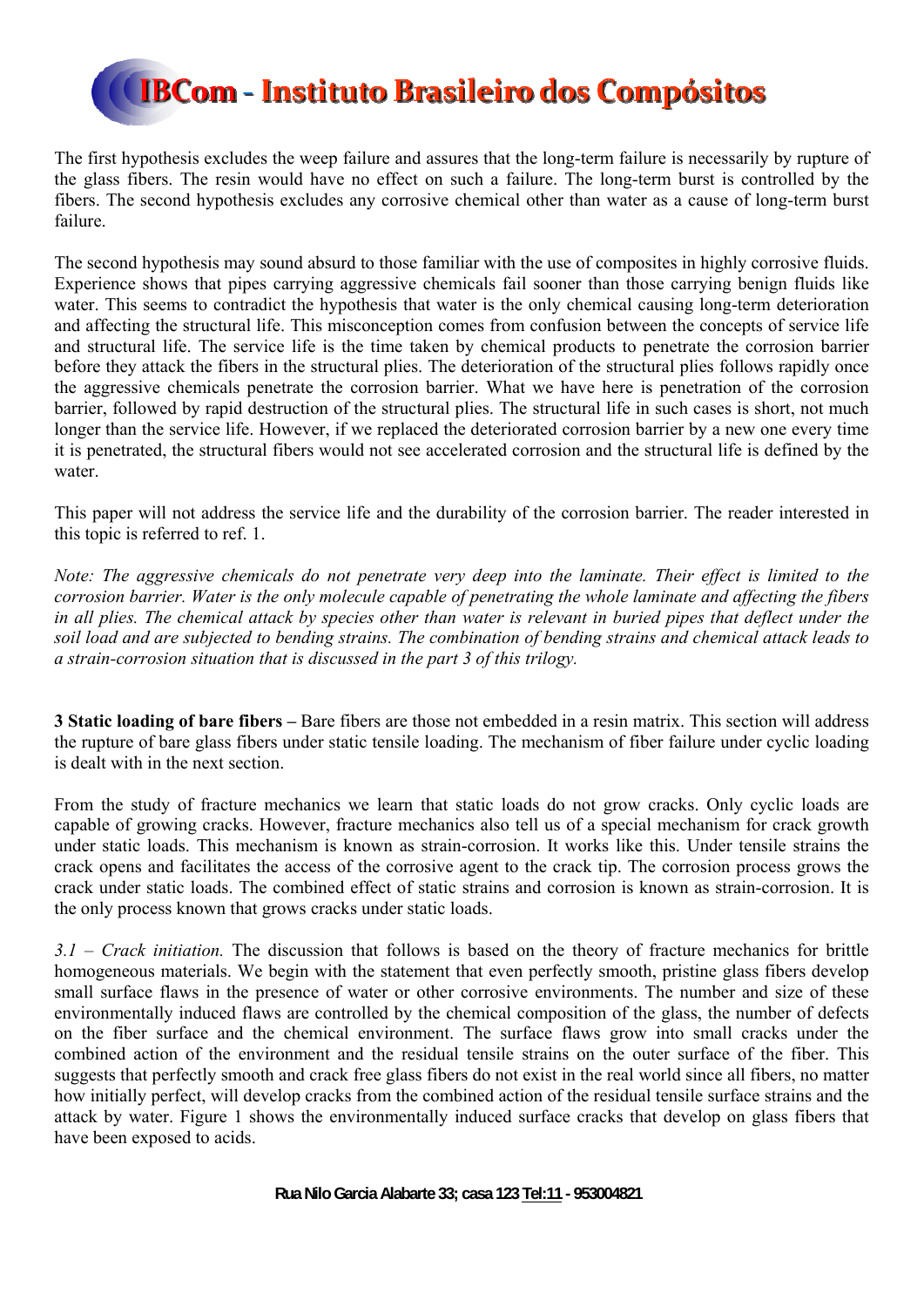*3.2 – Crack propagation.* The spontaneous environmentally induced surface cracks are self-limiting and arrest as soon as the driving force (the residual strains) dissipate. This situation changes, however, if the fibers are subjected to external tensile strains, over and above the residual strains. The external tensile strains are not selflimiting and act in combination with the chemical attack to grow the crack. The rate of crack growth in fibers exposed to aggressive chemicals and under tensile strains is governed by the Paris equation, which assumes the following form

$$
\frac{da}{dt} = Y \left( \varepsilon \sqrt{\pi \times a} \right)^2 \tag{1}
$$

In equation (1) "a" is half the size or length of the crack, "Y" is a constant that need not concern us at this time, "Є" is the sustained constant tensile strain that would exist in the absence of the crack and "Z" is a parameter that depends on the chemical environment, the temperature and the composition of the glass fibers. Equation (1) recognizes the tensile strain, the glass composition and the temperature as contributors to the crack growth that eventually ruptures the fiber. The reader should note that the crack growth rate expressed in equation (1) is caused by strain-corrosion.

Equation (1) indicates that the rate of crack growth depends on the crack size "a", the total strain (residual + external) "Є", and the exponent "Z" which depends on the temperature, the chemical and the composition of the glass. Together these parameters define the time to rupture of the fiber under static load. The time to rupture of glass fibers under constant tensile strains in acids or in water is well documented.

The time to fiber rupture can be estimated by integrating equation (1) from the initial crack size "ao" to the critical size "a". The variability in the time to rupture of single isolated fibers is enormous, reflecting the variability in the original crack sizes.



5190E 10min 2\*50ml .1%HF, 2hr 5%HCl @ 80C, dry 2hr @ 60C

5460E, 5min .1%HF, 2hr 5%HCl @ 80C, dry 2hr @ 60C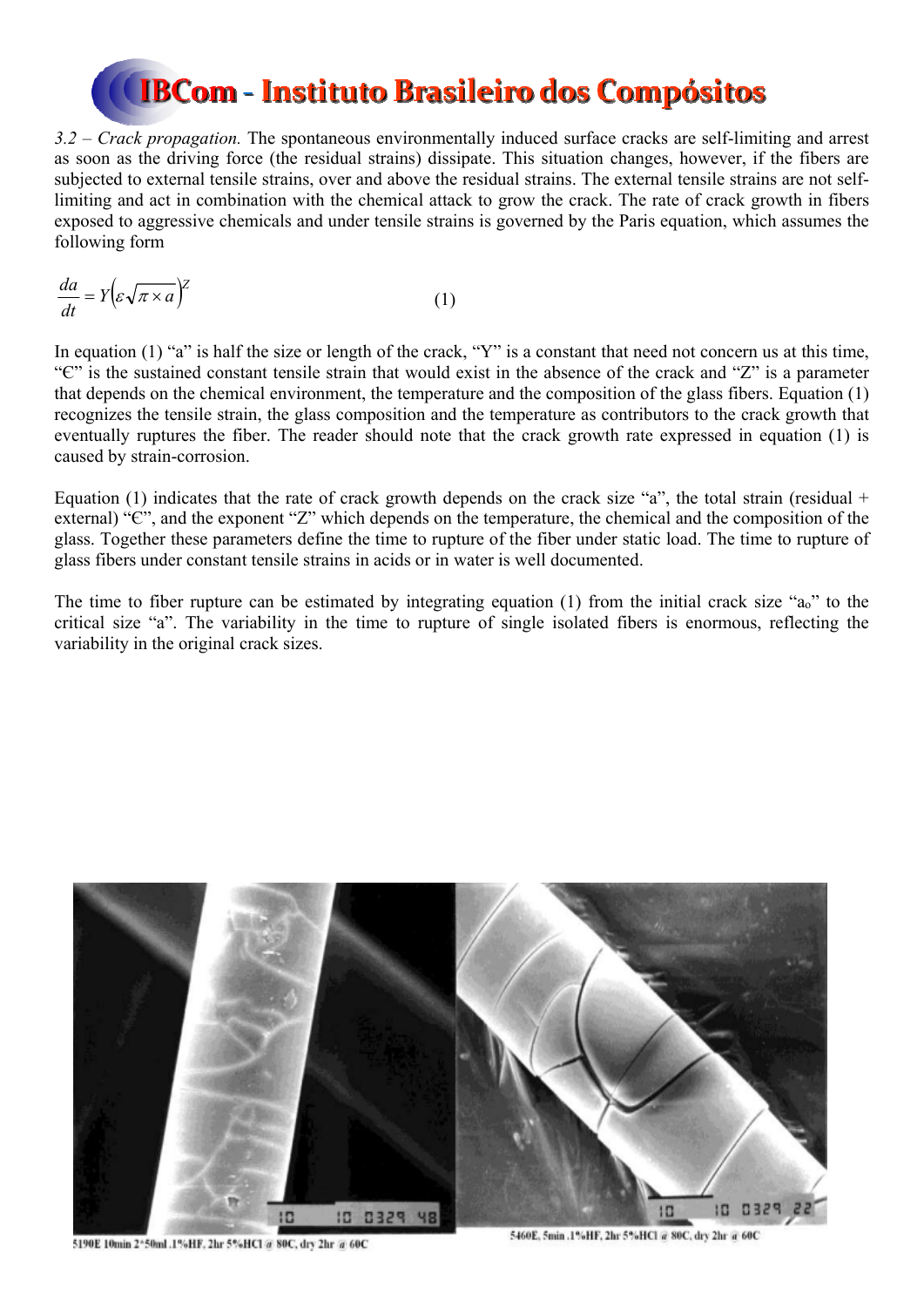#### *Figure 1*

*Spontaneous surface cracks from chemical attack on E glass fibers. The open cracks indicate the presence of residual tensile strains. (Courtesy Owens Corning)* 

**4 Cyclic loading of bare fibers –** The deterioration of bare fibers under tensile cyclic loads is different from that under static loads. The previous section showed that static crack growth is a continuous process caused by corrosion of the strained glass. The rate of static deterioration is strongly influenced by the strain itself, the temperature, the nature of the aggressive environment and the composition of the glass. Under cyclic loads, however, the rate of crack growth is not continuous, but proceeds in a stepwise fashion, one little bit at a time, in response to the kinetic energy delivered in each loading cycle, pretty much as a hammer drives a nail in a piece of wood. The crack grows in the same way as the nail penetrates the wood, one bit at a time, depending on the kinetic energy of the blow. Cyclic crack growth is a discontinuous stepwise process described by equation  $(2)$ .

$$
\frac{da}{dN} = Y \left( \Delta \varepsilon \sqrt{\pi \times a} \right)^{\frac{1}{2}}
$$
 (2)

From equation (2) we see that the rate of crack growth under cyclic tensile strains is cycle dependent, not time dependent. Also, the exponent "Z" in the cyclic equation (2) does not depend on the temperature, or on the aggressive chemical or on the hydrolytic stability of the glass. Temperature and moisture have no effect on the rate of cyclic crack growth. In equation (2)  $\Delta \epsilon = \epsilon_{\text{max}} - \epsilon_{\text{min}}$  is the range of the tensile strain.

The number of cycles to fiber rupture can be estimated by integrating equation (2) from the initial crack size "ao" to the critical size "a". The variability in the number of cycles to rupture of single isolated fibers is enormous, reflecting the variability in the original crack sizes.

**5 Static loading of UD plies –** The preceding discussion dealt with the rupture of isolated bare single glass fibers. We continue with the discussion of the static case, assuming now that the fibers are impregnated with resin to form UD plies. The embedment of the fibers in a resin matrix has a profound effect on the short-term and on the long-term strengths of the ply. Specifically, the resin matrix evens out the enormous variability observed in the strain to rupture of bare fibers. This "evening out" of the fiber strength substantially increases the overall performance of the composite and is known as the "composite effect". If the composite effect did not exist, that is, if the resin matrix did not even out the enormous variability of strength in the glass fibers, the composites industry would not be a reality.

We begin our discussion of UD plies by recalling that self-similar crack growth occurs only in homogeneous materials like metals, glass fibers and neat resins. Composite materials are not homogeneous and do not grow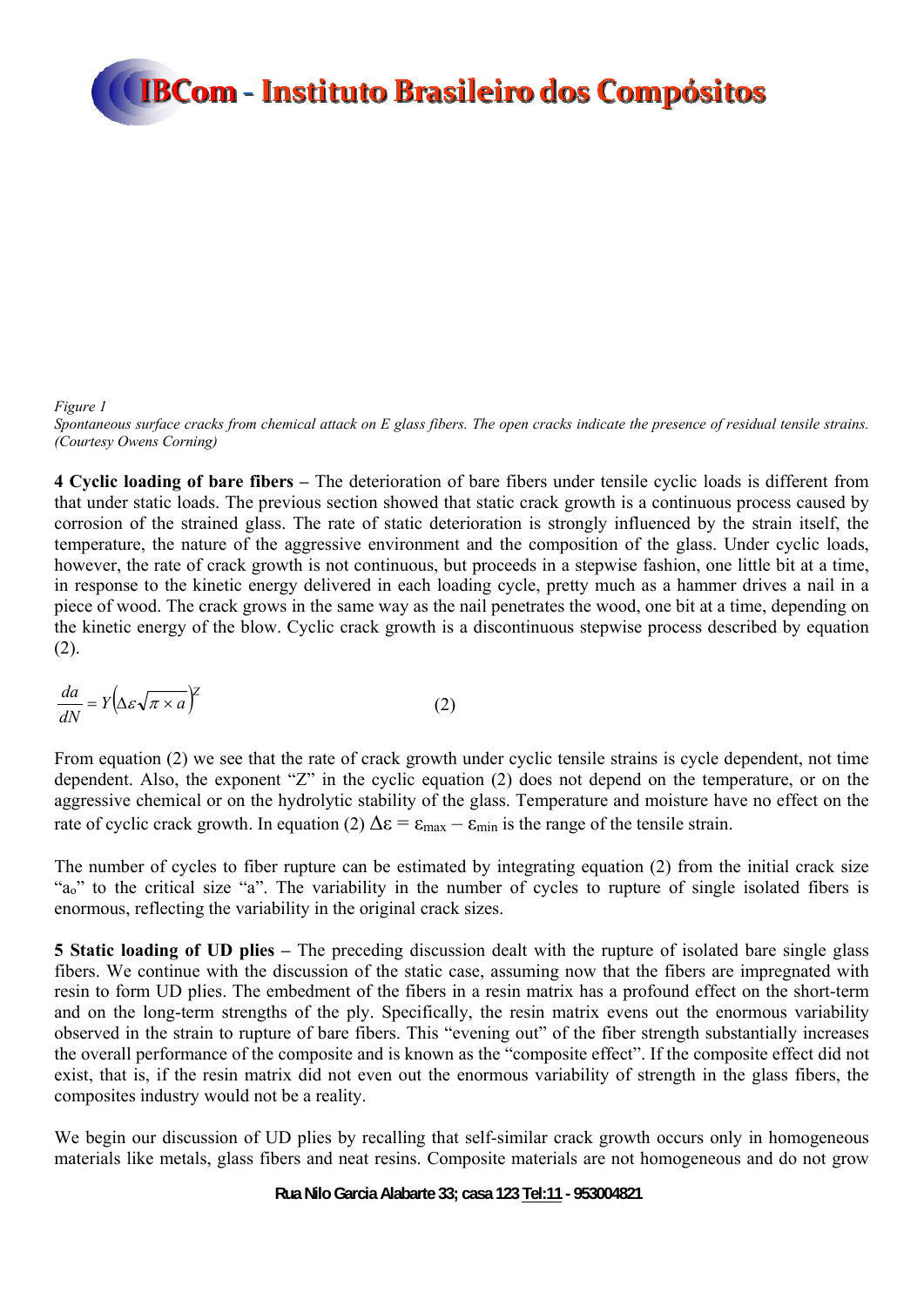self-similar cracks. The rare instances of self-similar crack growth in composite materials are found in ply delamination and in resin-fiber debonding. The self-similar cracks that grow along the fiber-resin interface, known as debond cracks play a central role in the weep mode of failure, as detailed in the part two of this trilogy.

*Note: The only known instance of self-similar crack growth in laminates across the fibers occurs in straincorrosion, where laminates are subjected to bending strains while immersed in corrosive media. Examples of such failures can be found in references 2, 3, and 4. A full discussion of this topic can be found in the part 3 of this trilogy. In the delamination and debonding mentioned above, the cracks grow parallel to the fibers, not across them.* 

The following discussion is based on well documented evidence indicating that composites do not grow selfsimilar cracks across the fibers. To facilitate the exposition the discussion is limited to UD plies. We begin by stating that the cracks generated in the composite at the points of fiber rupture do not propagate to adjacent fibers. Rather, they are arrested in their growth or deflected from their path as they meet adjacent fibers. The many points of fiber rupture in a ply form a myriad of isolated small cracks that do not extend beyond the neighboring fiber. Rather, they are arrested or diverted as they move from one fiber to the next. The rupture of the UD ply results not from the growth of one large crack, but from the accumulation and eventual coalescence of many small cracks. This mechanism explains the "composite effect" and the exceptional toughness and fatigue resistance of all fiber reinforced materials.





The time to rupture of single bare fibers under static tensile loads can be predicted by integrating equation (1). In UD plies, however, there are many fibers, all failing according to equation (1). The equation to predict the time to rupture of UD plies is a statistical version of equation (1). The relationship between the global static tensile strain in the fiber direction and the time to rupture UD plies is

$$
\log(\varepsilon) = A_s - G_s \log(t) \tag{3}
$$

Equation (3) calculates the time to rupture (t) of UD plies under sustained static tensile strain " $\mathbb{C}$ " acting in the fiber direction. The fitting parameters As and Gs are determined by experiment.

The parameter "As" is related to the ultimate tensile strain of the ply at  $t = 1$  unit of time. The unit of time is irrelevant and could be 1 day, 1 minute or 1 hour. The parameter "As" is adjusted to match any unit of time that we may choose. The slope parameter "Gs" reflects the hydrolytic stability of the fibers and is expected to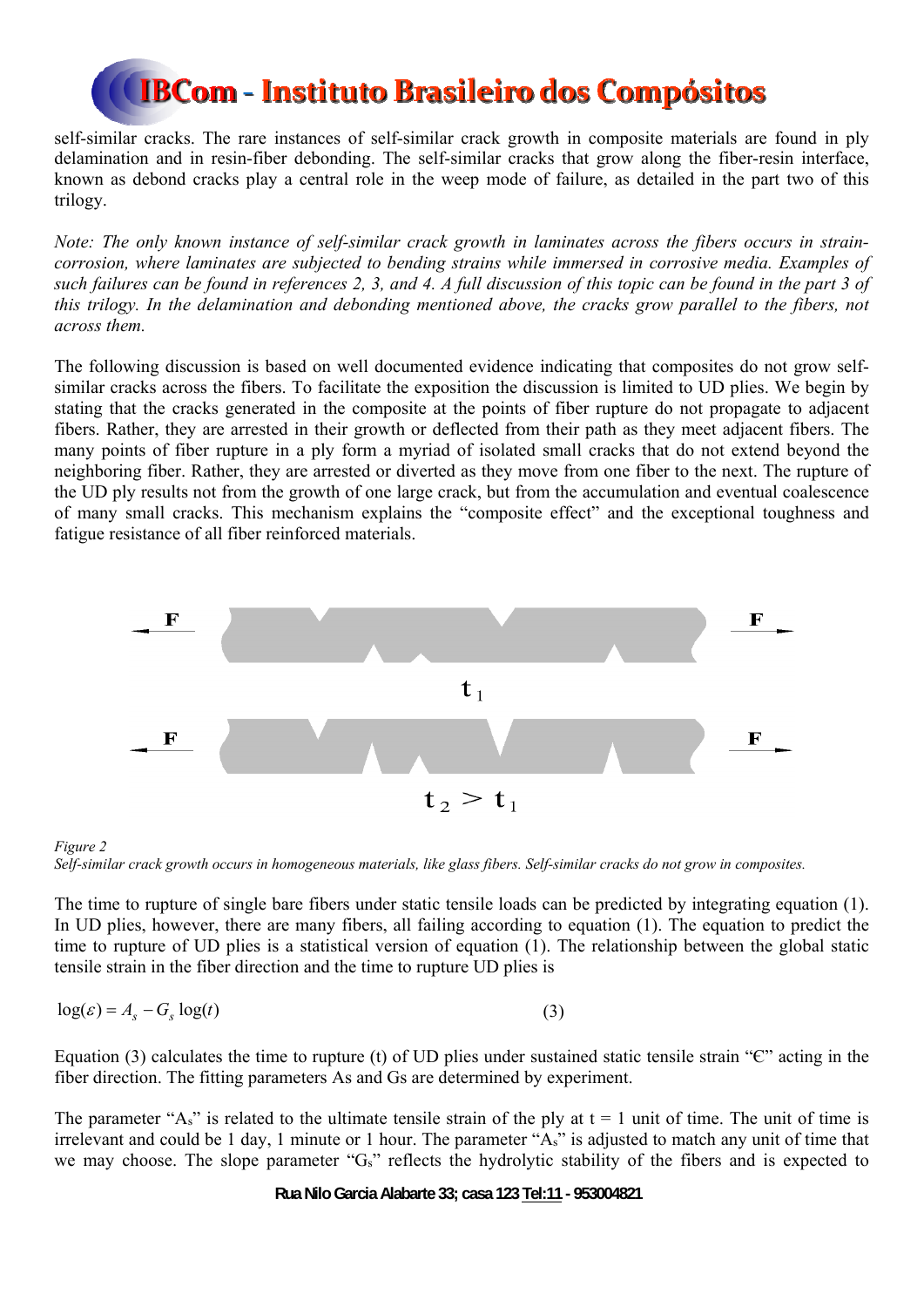increase slightly with the temperature. The effect of the resin matrix on the parameters "Gs" and "As" is small, so small that they are regarded as properties of the glass. Being glass properties, both "As" and "Gs" should be measured and reported by the glass fiber manufacturer.

**6 Cyclic loading of UD plies –** The equation describing the rupture behavior of UD plies under tensile cyclic loads is similar to the one for the static case.

 $\log(\Delta \varepsilon) = A_c - G_c \log(N)$  (4)

As in the static case, the slope "Gc" is dominated by the glass fibers. Also, from our discussion of bare fibers, the slope Gc is independent of temperature and moisture. The parameters "Gc" and "Ac" are measured and reported by the glass fiber manufacturer.

**7 Two new acronyms –** We will next introduce two new acronyms, developed in analogy with the HDB – Hydrostatic Design Basis. The HDB is defined in ASTM D2992 as the largest hoop strain that the pipe can sustain for a defined number of years without weeping. By analogy, we propose that the largest long-term hoop strain that the pipe can sustain without bursting be called RDB, for Rupture Design Basis. Likewise, the largest long-term hoop bending strain that can be sustained without strain-corrosion rupture is the CDB, for Corrosion Design Basis. From this, the three parameters that govern the long-term structural design of composite pipes are:

- The HDB Hydrostatic Design Basis is the static hoop tensile strain that controls weep failure.
- The RDB Rupture Design Basis is the static hoop tensile strain that controls burst failure.
- The CDB Corrosion Design Basis is the static hoop bending strain that controls strain-corrosion failure.

The HDB is determined per ASTM D 2992B. The CDB is determined per ASTM D 3681 (in acid) and ASTM D 5365 (in water). The RDB is measured by creep testing UD plies.

**8 The work of Mark Greenwood -** Mark Greenwood creep tested pultruded UD rods under a variety of static tensile strains. The times to rupture varied inversely with the tensile strains and the data collected were used to generate regression lines to predict the times to rupture for any strain. The tests were done with the specimens immersed in water as shown in figure 5. The tests performed on rods (instead of on pipes) eliminate all process and geometric related distortions from the data. For example, the data from UD rods are (a) free from contamination by residual stresses and (b) are independent of winding angles and other geometric features of the pipe. The regression lines generated by creep testing UD plies reflect the basic properties of the glass fibers.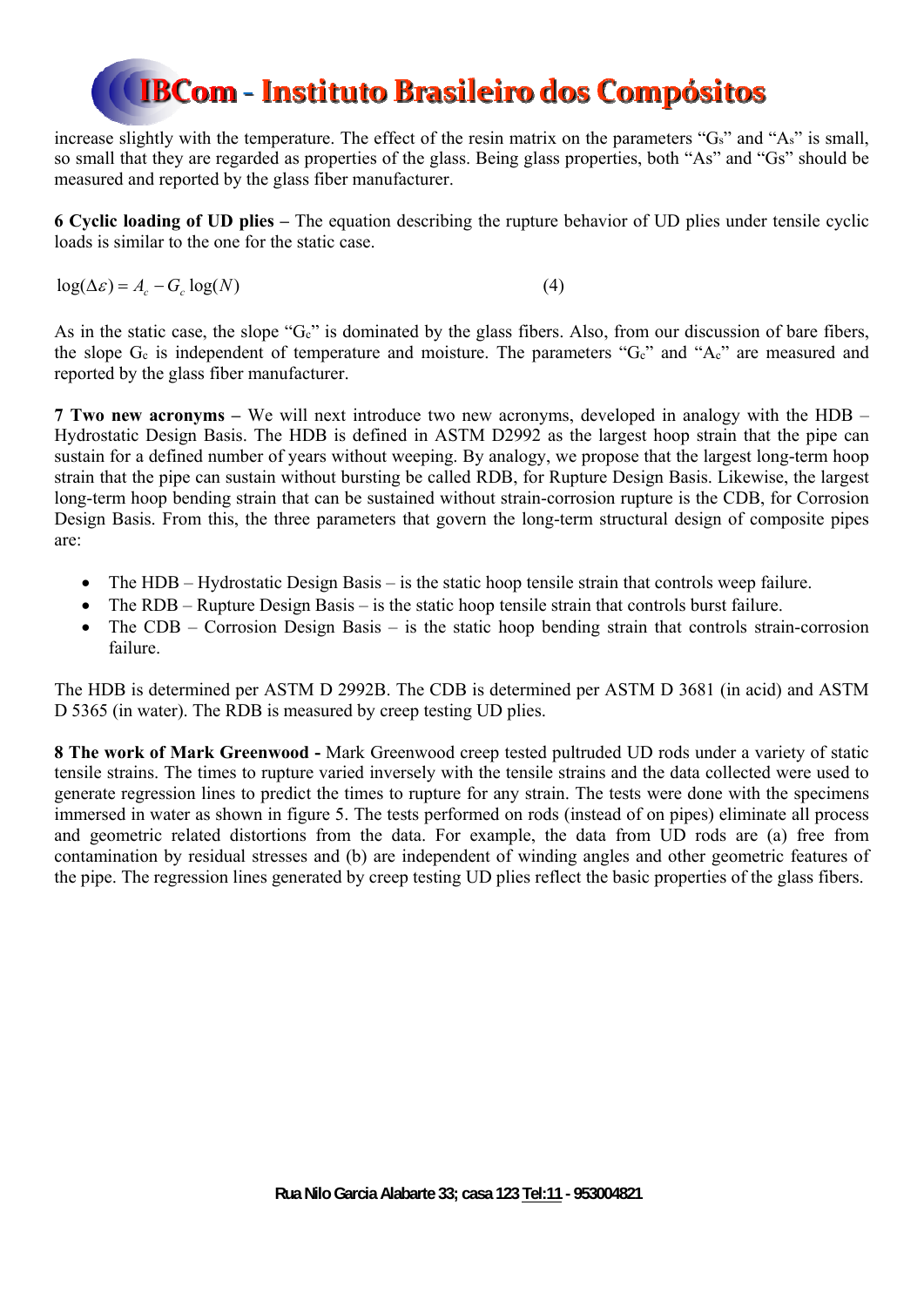



### *Figure 5 Strained rod immersed in water. (Courtesy Owens Corning)*

The rods tested by Mark Grenwood were 6.0 mm in diameter, had a glass loading of 75% by weight and were made from a highly cross linked isophthalic resin. The rod diameter and the type of resin are not relevant. The specimens were divided in two groups, one made of E glass fibers and the other made of boron-free glass. The rods were immersed in water and subjected to different levels of constant tensile loads. As expected, the rods under higher strains failed sooner. The data points obtained by pairing the times to rupture with the corresponding strains were annotated and subsequently fitted to a straight line as in equation (3). The straight lines obtained by Mark are shown in figure 6.

Figure 6 shows that the boron-free glass is less susceptible to hydrolysis and holds up better in presence of water than the traditional E glass. The failure strains extrapolated to 50 years indicate a static strain of 0.92% for the boron-free glass and of 0.41% for the traditional E glass.



#### *Figure 6 Regression lines adapted from the work of Mark Greenwood*

Although Mark himself never published the regression equations for his data, we can do it by inspecting figure 6. The regression lines for boron-free and E glass are: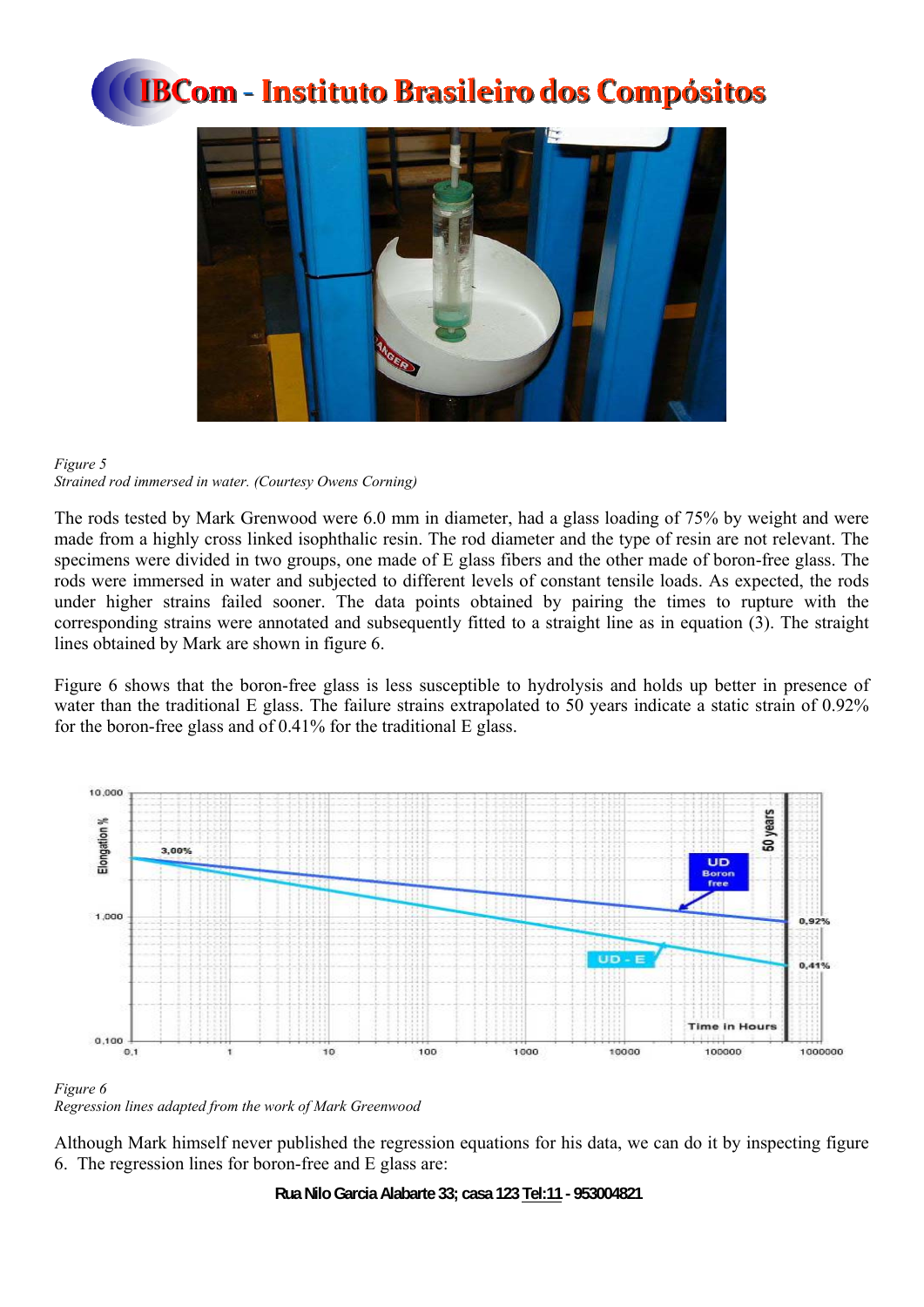

| $\log(\varepsilon) = A_s - G_s \log(t)$ |                                                 | (3)  |
|-----------------------------------------|-------------------------------------------------|------|
| For boron-free glass:                   | $\log(\varepsilon\%)=0,400-0,077\log(hours)$    | (3A) |
| For E glass:                            | $log(\varepsilon\%) = 0,347 - 0,130 log(hours)$ | (3B) |

Figure (6) indicates that the two rods have essentially the same short-term strain to rupture. The two glasses tested differ in the long-term, not in the short-term. This is so because the strain corrosion process requires some time to take effect.

**9 The work of Guangxu Wei –** Mark Greenwood determined the static tensile regression lines for both E and boron-free glasses. The cyclic tensile regression lines were determined by Guangxu Wei both in the fiber direction and in the direction transverse to the fibers. The equations determined by Guangxu Wei for the general cyclic equation (4) are:

| $\log(\Delta \varepsilon) = A_c - G_c \log(N)$    |                                   | (4)  |
|---------------------------------------------------|-----------------------------------|------|
| $log(\Delta \varepsilon) = -0.602 - 0.040 log(N)$ | for the transverse (2) direction. | (4A) |
| $log(\Delta \varepsilon) = 0.519 - 0.089 log(N)$  | for the fiber $(1)$ direction     | (4B) |

The above equations are valid for both E glass and boron-free glass. Equation (4A) will be used in the part 2 of this trilogy, to calculate the number of cycles to weep failure. Equation (4B) will be used later in the present paper to study the long-term rupture of pipes under the simultaneous action of static and cyclic loads.

**10 Strain Rotation -** The reader should understand that the strains in all previous equations are expressed either *in the fiber direction (1) or in the transverse direction (2) to the fiber.* As we recall, both Mark Greenwood and Guangxu Wei developed their data in these directions. Mark's data were developed using UD rods tensile tested in the fiber direction. And Guangxu Wei tested UD plies in both the longitudinal and the transverse directions to the fibers. This is correct.

However, the commercial standards for pipes specify the strains in the global hoop and axial directions. To comply with equations (3A), (3B), (4A) and (4B), the global strains should be rotated to the principal axis 1 and 2 of the UD ply. This rotation is done by equation (5)

| $\mathscr{E}_1$ . | $\cos^2 \alpha$ | $\sin^2 \alpha$ | $2(\cos\alpha)(\sin\alpha)$ $\left[\varepsilon_x\right]$                                                                                                                                                                                                                                                                              |  |  |
|-------------------|-----------------|-----------------|---------------------------------------------------------------------------------------------------------------------------------------------------------------------------------------------------------------------------------------------------------------------------------------------------------------------------------------|--|--|
|                   |                 |                 | $\cos^2 \alpha$ $-2(\cos \alpha)(\sin \alpha) \times \epsilon_y$                                                                                                                                                                                                                                                                      |  |  |
|                   |                 |                 | $\begin{bmatrix} \varepsilon_2 \\ y'_2 \gamma_{12} \end{bmatrix} = \begin{bmatrix} \varepsilon_2 \\ -(\cos \alpha)(\sin \alpha) & \cos^2 \alpha & -2(\cos \alpha)(\sin \alpha) \\ -(\cos \alpha)(\sin \alpha) & \cos^2 \alpha - \sin^2 \alpha \end{bmatrix} \times \begin{bmatrix} \varepsilon_y \\ \varepsilon_y \\ 0 \end{bmatrix}$ |  |  |

Where:

 $\alpha$  is the angle of the UD fibers with respect to the longitudinal (axial) direction of the pipe.

 $\mathcal{C}_1$  is the strain in the fiber direction

 $\epsilon$ <sub>2</sub> is the strain transverse to the fiber

 $\epsilon_{\rm x}$  is the global strain in the axial direction of the pipe

 $\epsilon$ <sub>y</sub> is the global strain in the hoop direction of the pipe

γ12 is the shear strain on the UD ply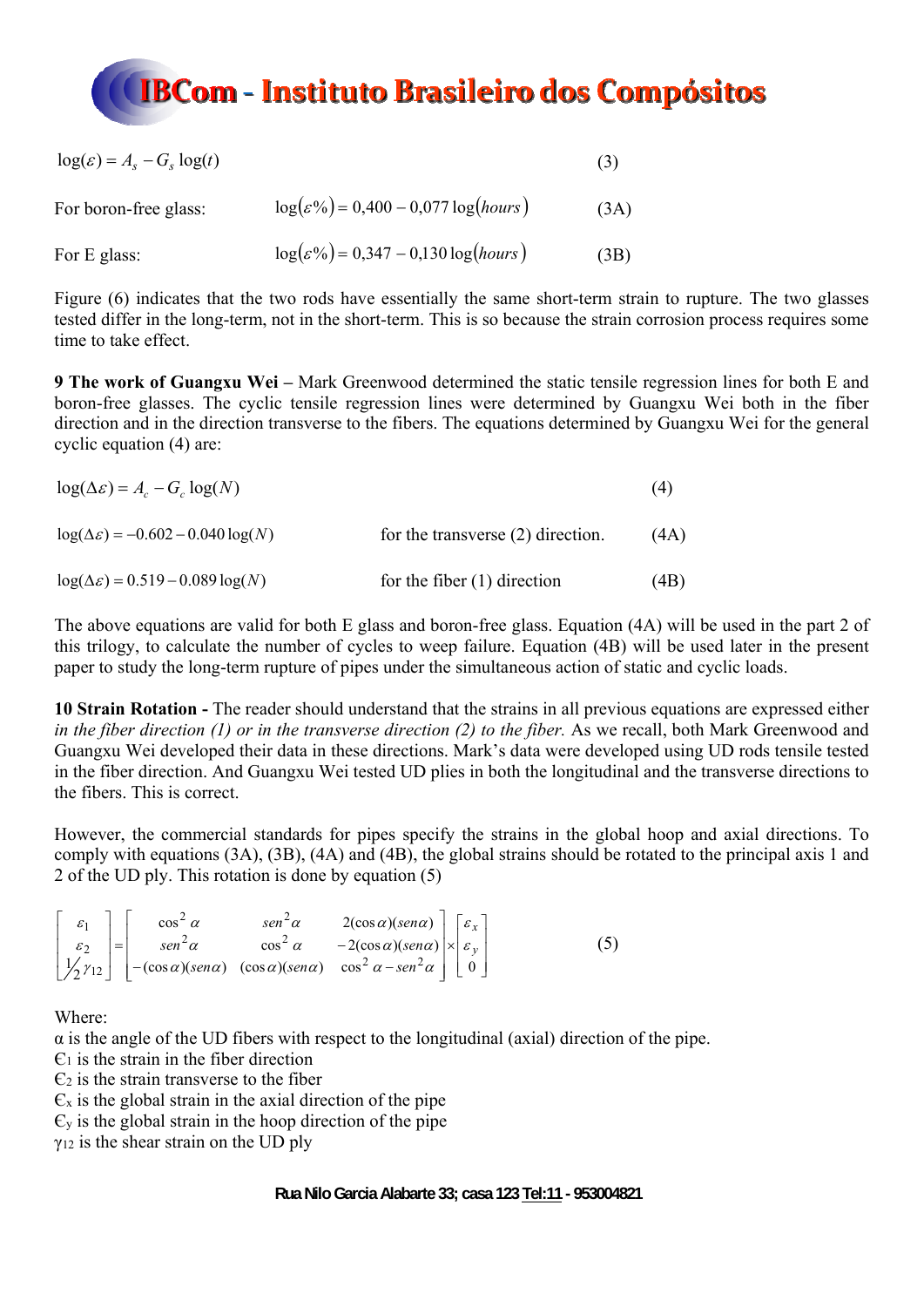Expanding equation (5) we obtain the three elongations expressed on the local reference frame  $1 - 2$  of the UD ply.

| $\varepsilon_1 = \varepsilon_x \cos^2 \alpha + \varepsilon_v \sin^2 \alpha$ | (5A) |
|-----------------------------------------------------------------------------|------|
| $\varepsilon_2 = \varepsilon_x \sin^2 \alpha + \varepsilon_y \cos^2 \alpha$ | (5B) |
| $\gamma_{12} = 2$ sen $\alpha$ cos $\alpha(\varepsilon_v - \varepsilon_x)$  | (5C) |

Equation (5A) calculates the strain in the fiber direction when the global hoop and axial strains are known. This strain controls the long-term rupture of the pipe. The strain in the transverse direction to the fibers, equation (5B), controls the weep failure of oil pipes, as discussed in the part 2 of this trilogy. The shear strain in equation (5C) is irrelevant in the analysis of burst or weeping.

**11 Safety factor –** Equations (3) and (4) are applicable to pipes under static or cyclic strains acting alone in the fiber direction. They are not valid when the two loadings act simultaneously. The combined effect of the two loadings acting simultaneously is calculated using the unified equation (6).

$$
\left(\frac{\varepsilon \times SF}{RDB}\right)_{static}^{V_{G_s}} + \left(\frac{\Delta \varepsilon \times SF}{RDB}\right)_{cyclic}^{V_{G_c}} + \left(\frac{\varepsilon \times \Delta \varepsilon \times SF^2}{RDB_{cyc} \times RDB_{sta}}\right)^{V_{G_{SC}}} = 1,0
$$
\n(6)

In the above equation G<sub>s</sub> and G<sub>c</sub> are the slopes of the static and the cyclic regression lines, as shown in equations (3) and (4). These parameters are known. The static and cyclic RDB's are determined from equations (3) and (4) and are known. The interaction parameter  $G_{\rm sc}$  links the static and the cyclic loadings.

Mark Greenwood established  $G_s = 0.077$  for boron-free glass and  $G_s = 0.130$  for traditional E glass. The value of G<sub>c</sub> was determined by Guangxu Wei as  $G_c = 0.089$ . Some interaction parameters  $G_{sc}$  from reference 5 are listed on table 1. For the analysis of burst failure, the strains in equation (6) are those in the direction 1 of the UD fibers. They are obtained by rotating the global strains as indicated in equation (5A). The global strains (cyclic and static) are, of course, known. The only unknown in equation (6) is the safety factor SF.

To study the weep mode of failure, a similar analysis can be performed for the transverse direction of the ply. This is done in the part 2 of this trilogy.

|     |     |    | <b>Interaction parameters Gsc</b> |              |     |
|-----|-----|----|-----------------------------------|--------------|-----|
| IV  |     |    |                                   |              |     |
|     | 0.0 |    |                                   | $\partial_y$ |     |
| 10ª | 0,0 | 27 | 12933                             | 889          | 0,0 |
| 104 | 0,0 | 72 | 11678                             | 7012         | 0,0 |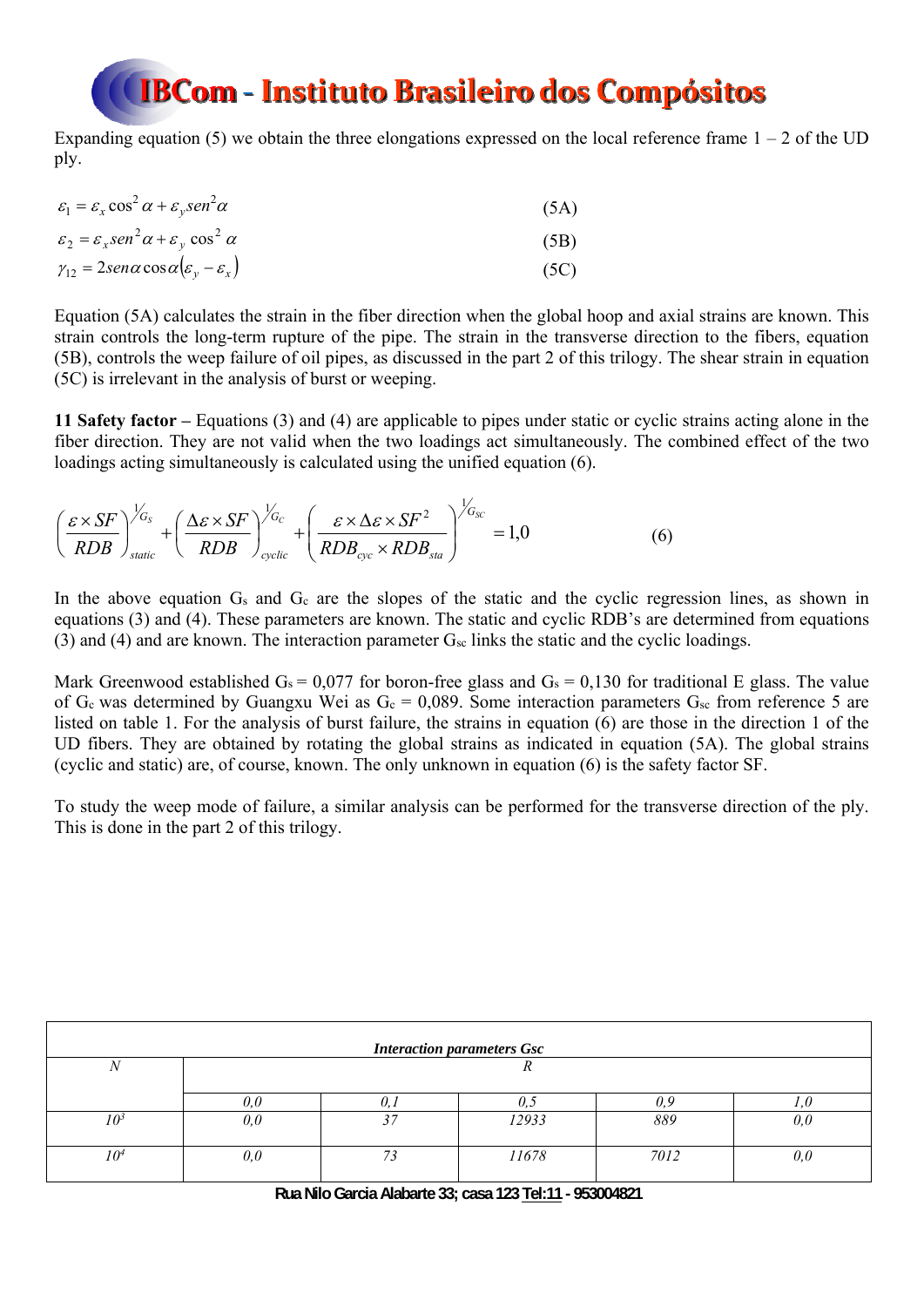| 10°             | $_{\it 0,0}$ | 142 | 9700 | 372 | U, U |
|-----------------|--------------|-----|------|-----|------|
| 10 <sup>6</sup> | 0,0          | 258 | 8114 | 199 | 0,0  |
| 10 <sup>7</sup> | $_{0,0}$     | 505 | 6843 | 108 | U, U |

*Table 1* 

*Interaction parameter G<sub>sc</sub> for tensile strains in the fiber direction (ref.5). The R parameter is defined in the usual way as*  $R = \epsilon_{min}/\epsilon_{max}$ *.* 

**12 Sample calculation –** We have an oil pipe operating as indicated in table 2. It is required to determine the safety factor SF against burst failure after 20 years of continuous operation.

| Winding angle            | $\alpha = \pm 55$ degrees |
|--------------------------|---------------------------|
| Static hoop strain       | $C_v = 0.20\%$            |
| Static axial strain      | $C_x = 0.15\%$            |
| Cyclic hoop strain       | $\Delta C_v = 0.10\%$     |
| Cyclic axial strain      | $\Delta C_r = 0.05\%$     |
| Total cycles in 20 years | $N = 10^{7}$              |

*Table 2* 

*Operating conditions for the pipe in the sample calculation.* 

First we use equation (5A) to rotate the global strains to the fiber direction.

 $\varepsilon_1 = \varepsilon = \varepsilon_x \cos^2 \alpha + \varepsilon_y \sin^2 \alpha$  $\varepsilon = 0.15 \times \cos^2 55 + 0.20 \times \sin^2 55 = 0.184\%$  $\Delta \varepsilon_1 = \Delta \varepsilon = \Delta \varepsilon_x \cos^2 \alpha + \Delta \varepsilon_y \sin^2 \alpha$  $\Delta \varepsilon = 0.05 \times \cos^2 55 + 0.10 \times \sin^2 55 = 0.084\%$ 

Next we determine the long-term (20 years) static and cyclic strengths. These strengths are also known as RDB's.

The static strength for the pipes made of E glass is:

 $log(S_s) = log(RDB) = 0,347 - 0,130 log(20 \times 365 \times 24)$ 

 $S_s = RDB = 0.46\%$  for E glass

The static strength for the pipes made of boron-free glass is

 $log(S_S) = log(RDB) = 0,400 - 0,077 log(20 \times 365 \times 24)$ 

 $S_s = RDB = 1.20\%$  for boron-free glass

The cyclic strength for both E and boron-free glass is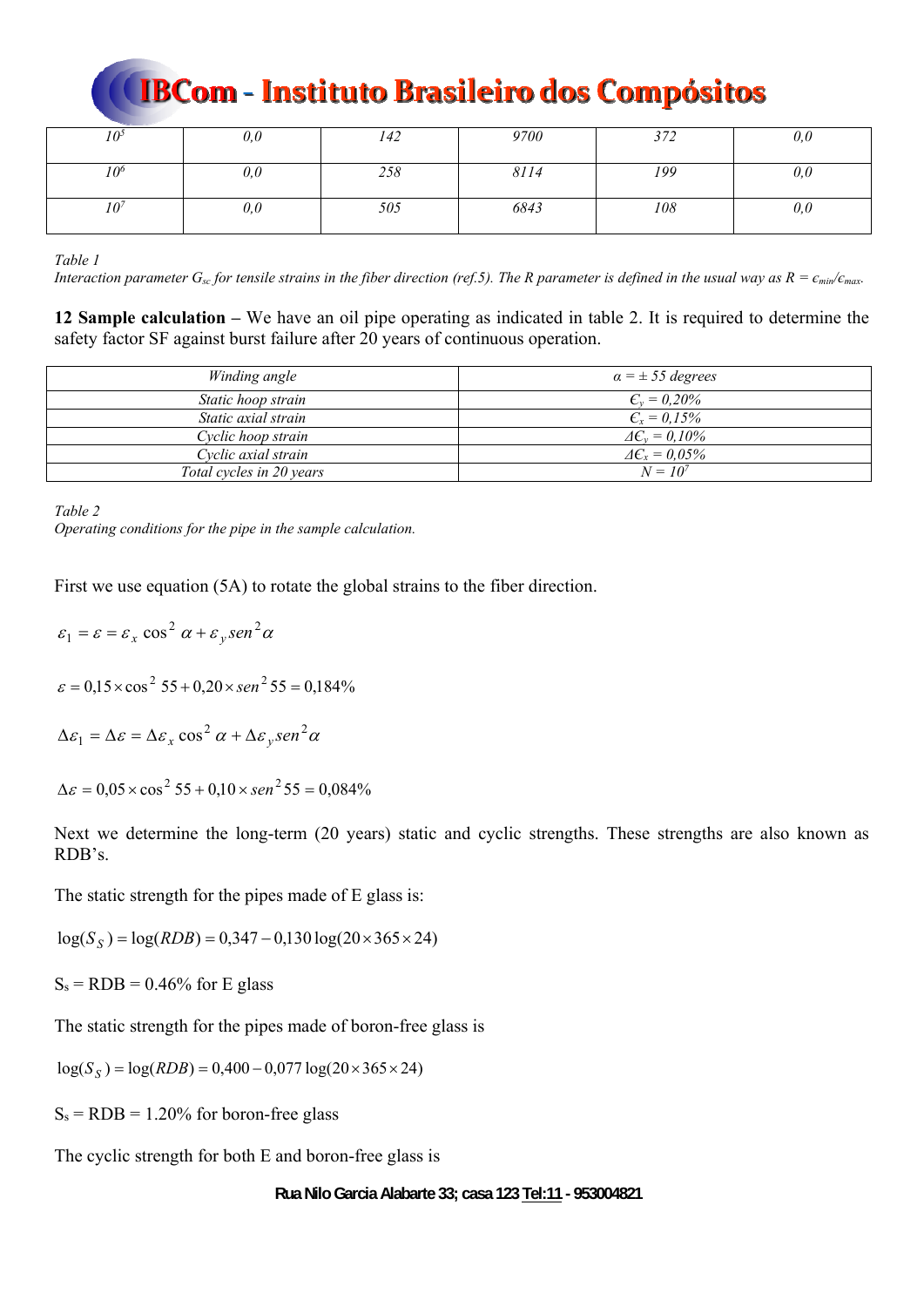

 $log(S_C) = log(RDB) = 0.519 - 0.089 log 10^7$ 

 $S_c = RDB = 0.79\%$  for both boron-free and E glass

Next we calculate the parameter R

$$
R = \frac{\varepsilon_{\text{min}}}{\varepsilon_{\text{max}}} = \frac{0,184 - 0,042}{0,184 + 0,042} = 0,63
$$

The interaction parameter  $G_{sc} = 4654$  is obtained by interpolation from table 1. The parameters Gs and Gc are taken from the regression equations by Mark Greenwood and Guangxu Wei.

We have determined all the relevant inputs to the unified equation (6).

For E glass the safety factor SF is

$$
\left(\frac{0,184\times SF}{0,46}\right)^{1/0,130}_{static} + \left(\frac{0,084\times SF}{0,79}\right)^{1/0,089}_{cyclic} + \left(\frac{0,184\times0,084\times SF^2}{0,46\times0,79}\right)^{1/4654} = 1,0
$$

 $SF = 1.5$ 

For Boron-free glass the safety factor SF is

$$
\left(\frac{0,184\times SF}{1,20}\right)^{1/0,077}_{static} + \left(\frac{0,084\times SF}{0,79}\right)^{1/0,089}_{cyclic} + \left(\frac{0,184\times0,084\times SF^2}{1,20\times0,79}\right)^{1/4654} = 1,0
$$

 $SF = 3.0$ 

The unified equation predicts that both glass compositions perform well for the intended structural life of 20 years. However, the residual safety factor for the boron-free glass is higher than that for the E glass. For structural lives longer than 20 years, the boron-free glass should be preferred over the regular E variety.

**13 Conclusion –** The long-term structural failure of composite pipes may occur by burst or strain-corrosion. The weep mode of failure is not a long-term problem. This paper argues that the long-term burst is caused by rupture of the glass fibers exposed to tensile loads in water. Water is the only chemical capable of penetrating the pipe wall and attacking the glass fibers. The weeping and strain-corrosion failures are addressed in the parts 2 and 3 of this trilogy.

Composite pipes fail by burst in the long-term only if the operating strains are lower than the threshold weep strain. Otherwise they weep before they burst. In the absence of weeping, burst is the only remaining possible mode of failure. The long-term rupture is controlled by the glass fibers alone. The resin matrix has no effect on the long-term bust rupture.

This paper offers other interesting conclusions:

1. The long-term parameter – RDB – controlling burst rupture is obtained by creep testing UD pultruded rods immersed in water.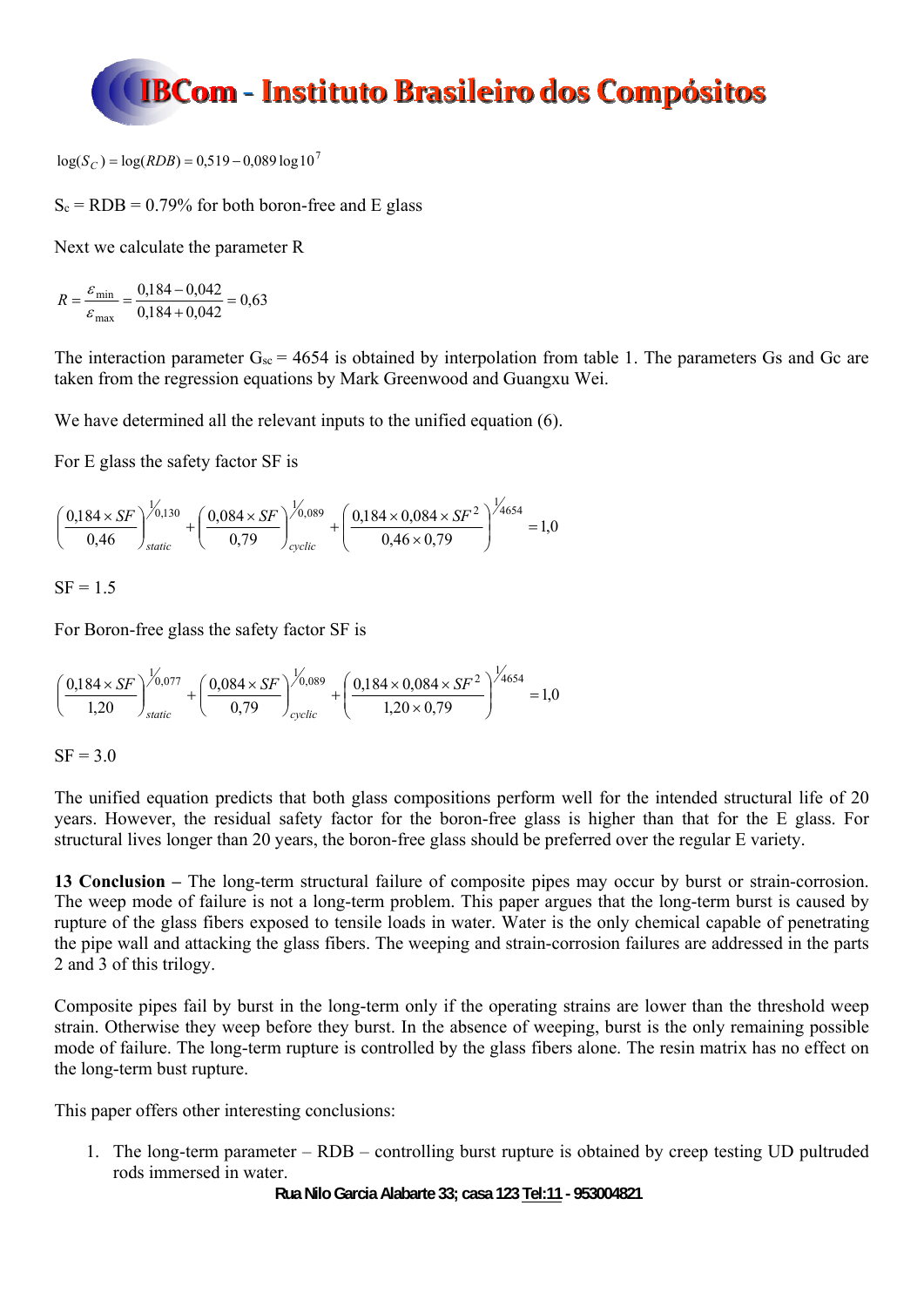- 2. The Rupture Design Basis RDB is a property of the glass fibers and as such should be measured and reported by the glass manufacturer, not by the pipe producer.
- 3. The RDB measured on UD rods can be used directly in the unified equation (ref. 5) to determine the safety factors for the desired structural life.
- 4. The resin effect on the RDB can be ignored.
- 5. The weep failure is controlled by the resin and the sizing on the fibers.

**Biography:** Antonio Carvalho is an engineer with 45 years dedicated to composites. Past experience includes 30 years with Owens Corning and 15 years as a consultant. For direct messages, please contact tony.hdb@gmail.com

### **References:**

1 – A new method to predict the service life of composites, by Antonio Carvalho and Carlos Marques, in ACMA Composites Convention, Saint Louis, 2006.

2 – Environmental stress corrosion of chemically resistant polyester resins and glass reinforced laminates in acids, by G. Marshall, M. Kisberyi, D. Harrison and R. Pinzelli, in 37th Annual Conference of the SPI, 1982.

3 – Stress corrosion of GRP, by P. J. Hogg, J. N. Price and D. Hull, in 39th Annual Conference of the SPI, 1984. 4 – Fatigue behavior of fiber-resin composites, by J. Mandell, in Developments in Reinforced Plastics, vol. 2, edited by G. Prichard, Applied Science Publishers.

5 – The Unified Equation, by Antonio Carvalho, unpublished.

6 – Pultruded composites durability: A key value, by Mark Greenwood, in CFA (now ACMA) Composites Conference, 2001.

### **Appendix A: Is there a threshold strain for rupture (burst) failure?**

The part 2 of this trilogy proposes the existence of a static threshold strain for the weep mode of failure. Could such a threshold exist for rupture as well? The answer is no, and the justification is like follows.

The failure by weep requires the coalescence of many cracks in the resin matrix. As the static strain is increased, the size and number of cracks also increase until, eventually, they coalesce. The cracks in the resin are not strain-corroded by water and do not grow under static loads. Therefore, if the static loads are below the threshold, the pipe will never weep. The cracks in the resin are stationary and do not grow.

The situation is entirely different for the glass fibers which, unlike the resin, are attacked by water and grow cracks by strain-corrosion. The strain-corrosion of the glass grows the cracks on a continuous basis. The cracks in the fibers grow with time and eventually rupture the pipe.

In conclusion: